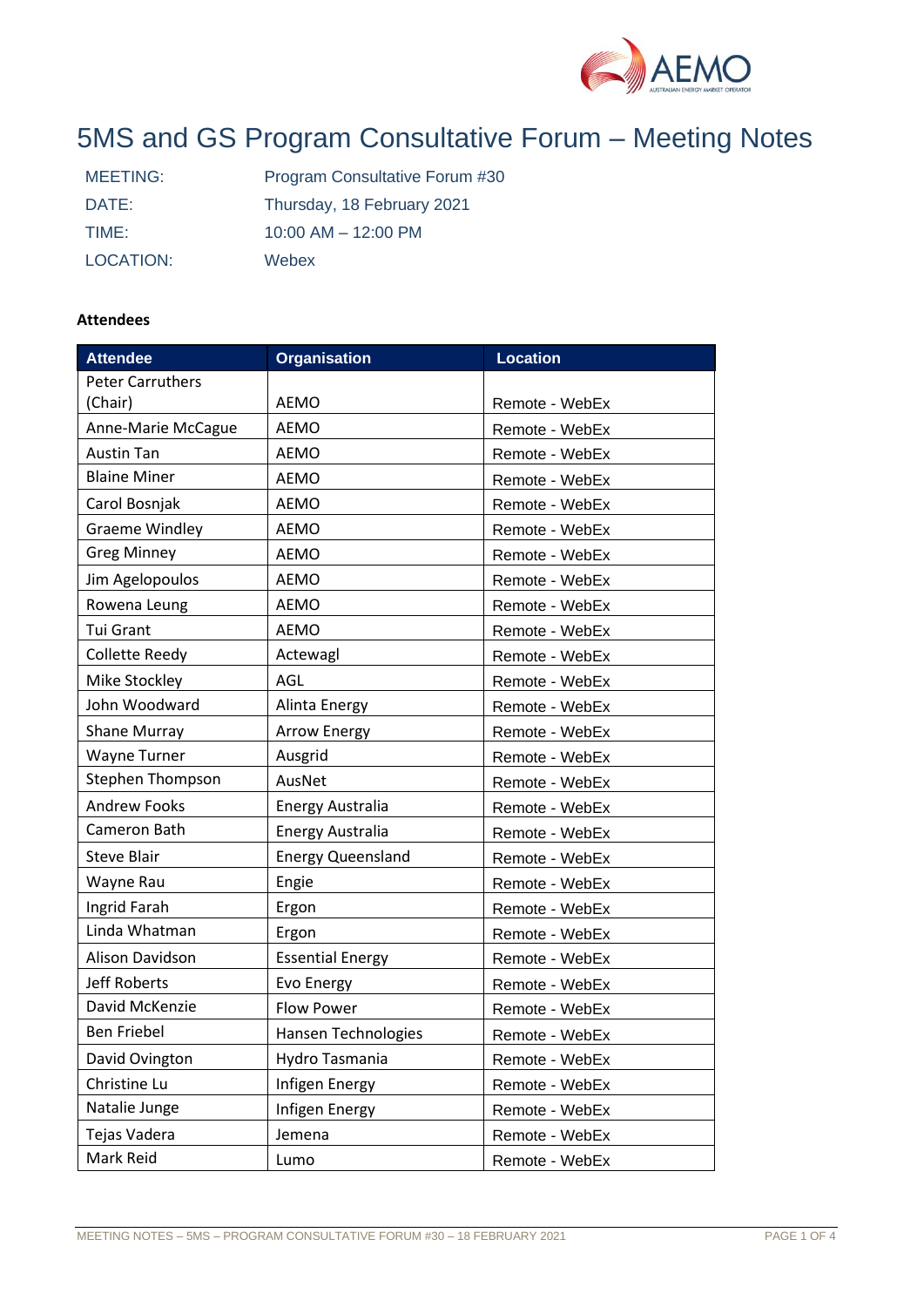

| Nick Gustafsson                   | Lumo                     | Remote - WebEx |  |
|-----------------------------------|--------------------------|----------------|--|
| <b>Cindy Matthews</b>             | <b>Metering Dynamics</b> | Remote - WebEx |  |
| Suresh Maguluri                   | Mondo                    | Remote - WebEx |  |
| Sewwandi Charman                  | <b>Origin Energy</b>     | Remote - WebEx |  |
| Linda Brackenbury                 | Plus ES                  | Remote - WebEx |  |
| <b>Eugene Tverdolov</b>           | Powercor                 | Remote - WebEx |  |
| Dean Knight                       | Powerlink Queensland     | Remote - WebEx |  |
| Karel Mallinson                   | Powerlink Queensland     | Remote - WebEx |  |
| Christophe Bechia                 | <b>Red Energy</b>        | Remote - WebEx |  |
| David Woods                       | <b>SA Power</b>          | Remote - WebEx |  |
| <b>Andrew Wilkins</b>             | SA Water                 | Remote - WebEx |  |
| Kamiran Pillay                    | <b>SA Water</b>          |                |  |
| <b>Audrey Follett</b>             | Snowy Hydro              | Remote - WebEx |  |
| Sandra Ho                         | Snowy Hydro              |                |  |
| Rossi Mangano                     | Stanwell                 | Remote - WebEx |  |
| Paul Greenwood                    | VectorArms               | Remote - WebEx |  |
| Dannii Upham                      | Yurika                   | Remote - WebEx |  |
| David Le Page                     | Jemena                   | Remote - WebEx |  |
| <b>Edward Orum</b><br><b>AEMC</b> |                          | Remote - WebEx |  |

### **1. Welcome, Introduction, Attendance and Apologies – P. Carruthers** (slides 2 - 4)

AEMO noted that the meeting was being recorded for the purposes of preparing meeting notes and requested for dial-in attendees to email [5ms@aemo.com.au](mailto:5ms@aemo.com.au) for inclusion on the attendees list. The meeting notes for the previous PCF held on 29 January 2021 were confirmed.

**2. Minutes and Actions from Previous Meeting – AM. McCague** (slides 5 - 6) The actions from meeting PCF #29 have been reviewed and updated. Please refer to the meeting pack.

**3. Program Update – P. Carruthers, R. Leung, G. Windley, G. Minney** (slides 7 – 12) AEMO provided an update on the 5MS Program and noted the milestones that had been re-baselined as a result of the Retail Go-Live replan.

Overall Program for 5MS Rule Commencement is Green.

However AEMO Systems Delivery Program flagged as Amber, due to replanning activities and will remain Amber until revised Retail system Go-live date can be confirmed early March (checkpoint).

It was confirmed that the 5MS Staging Environment will be available until at least 01-Oct-21.

A question was asked with respect to critical and non-critical functionality to be delivered by 31-May-21. AEMO defines critical as items relating to the accurate settlement of the market, items which prevent the market from functioning efficiently, and items which risk system / solution stability. Other items (for example, non-critical internal analytical reporting) 5MS will consider de-prioritising if not fully ready to ensure the solution can be deployed.

It was confirmed that the interfaces for the pre-production Retail solution are the same interfaces that are used today.

AEMO noted that the new timeline is considered the earliest date for Retail go-live. A checkpoint in March would be required to confirm the revised Retail go-live date.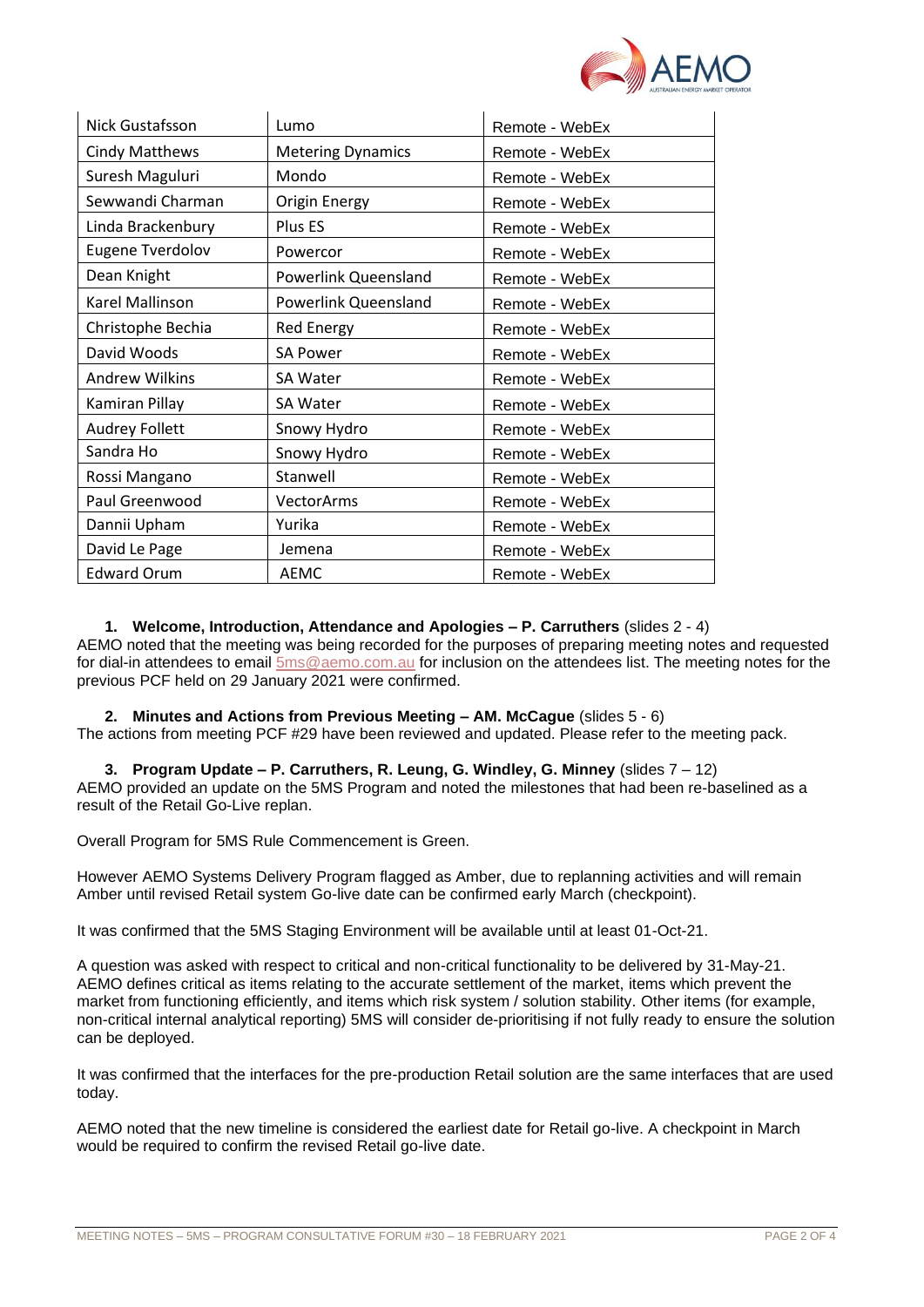

AEMO responded to a question on the severity profile of open defects. It was noted that there are no Severity 1 (the most severe) defects but there are a number of open Severity 2 defects which the team is focussed on resolving as a priority. Severity 3 defects aren't expected to impact go-live dates.

**4. Retail Reporting Approach – R. Leung, P. Carruthers, G. Minney, G. Windley** (slides 13 - 18) An overview of the timeline for reporting on the status of the Retail Go-live was presented as set out on slide 14, confirming that the March checkpoint would be at the scheduled PCF on 18-March-21

AEMO provided a summary of the feedback that was received from participants in relation to the proposed dates for the Retail Go-Live. It was noted that all 15 of the responses favoured the 31-May-21 go-live date with a checkpoint in March.

The approach to the checkpoint criteria was described as set out on slide 16. AEMO provided an interim status against the checkpoint criteria on slide 17 and 18.

## 5. **Readiness Working Group Update – G. Minney** (slide 19 - 23)

An initial view of the results of Readiness Reporting Round 6 was provided as set out on slide 20.

An update of the activities and discussions carried out by the RWG, TFG and ITWG was presented with planned activity for the next period as set out in slides 21 – 23.

### 6. **Forward Meeting Plan – AM. McCague** (slide 40 - 42)

The agenda for upcoming PCF meetings and calendar of industry working groups are set out in the slides.

**7. Meeting Closed - P. Carruthers** (slide 46)

Meeting closed.